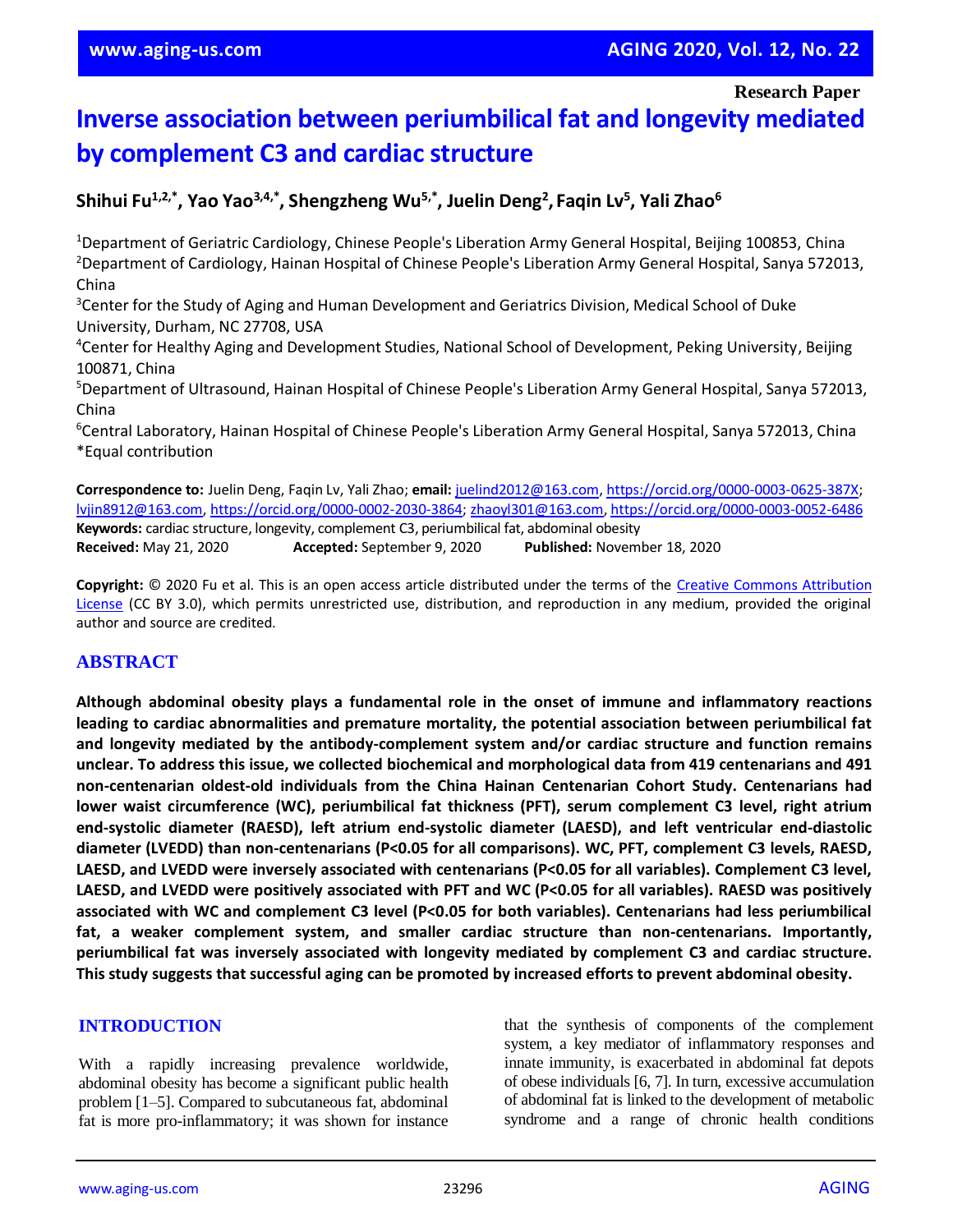including diabetes, cardiovascular disease, and cancer. Not surprisingly, studies have shown that obesity is associated with reduced life expectancy [8, 9]. As a hallmark of human aging, the accrual of abdominal fat is likely to have, also in non-obese people, a significant impact on longevity. Periumbilical fat is measured by noninvasive ultrasound and represents a useful tool in determining abdominal obesity. Whereas limited data on the association between periumbilical fat and antibody and complement systems are currently available from studies carried out in the United States and European countries, studies addressing these aspects in Chinese oldest-old population are still lacking [10, 11]. Asians are predisposed to have a higher ratio of abdominal obesity to overall obesity than Westerners, suggesting that the adverse impact of abdominal obesity on longevity may be more pronounced in the Asian population [12, 13]. So far, no studies have analyzed the potential association between periumbilical fat and longevity in relation to antibody and complement systems.

Cardiac diseases are the leading cause of premature mortality worldwide [14], with abdominal obesity being a fundamental cause of abnormal cardiac structure and function [15]. Indeed, a 2010 survey conducted by China's Ministry of Health suggested that abdominal obesity contributes to increased mortality rate and reduced life expectancy by impairing cardiac structure and function [16]. However, since racial differences in body build, fat distribution, and genetic background may determine distinct effects of periumbilical fat on cardiac structure and function, aging and longevity research conducted in Western and Asian populations may conceivably yield different results [13].

Centenarians have been suggested to have delayed or escaped onset and interaction of age-related abnormalities, and are thus considered a prototype of successful aging [17, 18]. Therefore, studies analyzing associations between genetic, physical, and metabolic factors influencing centenarians will provide valuable information to formulate strategies promoting successful aging and longevity [10, 19]. To our knowledge, few studies have specifically discussed these associations in Chinese oldest-old population, including centenarians. The China Hainan Centenarian Cohort Study (CHCCS) was launched to establish a multidimensional database of longevity-related information. Based on demographic data from Hainan, the area with the highest population density of centenarians in China, the CHCCS constitutes a significant population-based sample of Chinese centenarians. Based on CHCCS data, the current study was designed to test the hypothetical association between periumbilical fat and longevity mediated by the antibody-complement systems and cardiac structure and function in a Chinese oldest-old population (Figure 1A).

# **RESULTS**

#### **Comparisons between centenarian and noncentenarian oldest-old populations**

The median age of all participants was 92 years (84 years for non-centenarians, 102 years for centenarians; range: 80-116 years of age). The characteristics of the study's 419 centenarians and 491 non-centenarians are shown in Table 1. Centenarians had lower periumbilical fat thickness (PFT), waist circumference (WC), diastolic blood pressure (DBP), total cholesterol (TC) level, low-density lipoprotein cholesterol (LDL-C) level, complement C3 level, complement C4 level, immunoglobulin M (IgM) level, right atrium endsystolic diameter (RAESD), pulmonary artery diameter (PAD), left atrium end-systolic diameter (LAESD), left ventricular end-diastolic diameter (LVEDD), interventricular septum thickness (IVST), and aorta diameter (AOD) than non-centenarians (Figure 1B, 1C; P<0.05 for all comparisons). Centenarians had higher SBP, fasting blood glucose (FBG) level, immunoglobulin G (IgG) level, immunoglobulin E (IgE) level, immunoglobulin kappa level, and right ventricle enddiastolic diameter (RVEDD) than non-centenarians (P<0.05 for all comparisons). The proportion of males was lower in the centenarians than non-centenarians (P<0.05). There was no difference in TG level, HDL-C level, immunoglobulin A (IgA) level, immunoglobulin lambda level, and left ventricular ejection fraction (LVEF) between the two groups (P>0.05 for all comparisons).

#### **Associations of abdominal fat and obesity, antibody and complement systems, and cardiac structure and function with centenarians**

As shown in Table 2, PFT, WC, complement C3 level, complement C4 level, IgM level, RAESD, LAESD, and LVEDD were all inversely associated with centenarians (P<0.05 for all variables). A positive association with centenarians was instead detected for IgG level, immunoglobulin kappa level, and RVEDD (P<0.05 for all variables). In turn, no association with centenarians was found for IgA level, IgE level, immunoglobulin lambda level, PAD, IVST, AOD, and LVEF (P>0.05 for all variables).

#### **Associations of abdominal fat and obesity with antibody and complement systems and cardiac structure and function**

As shown in Table 3, complement C3 level, RVEDD, PAD, LAESD, LVEDD, IVST, and AOD were all positively associated with both PFT and WC (P<0.05 for all variables). IgM and RAESD were inversely and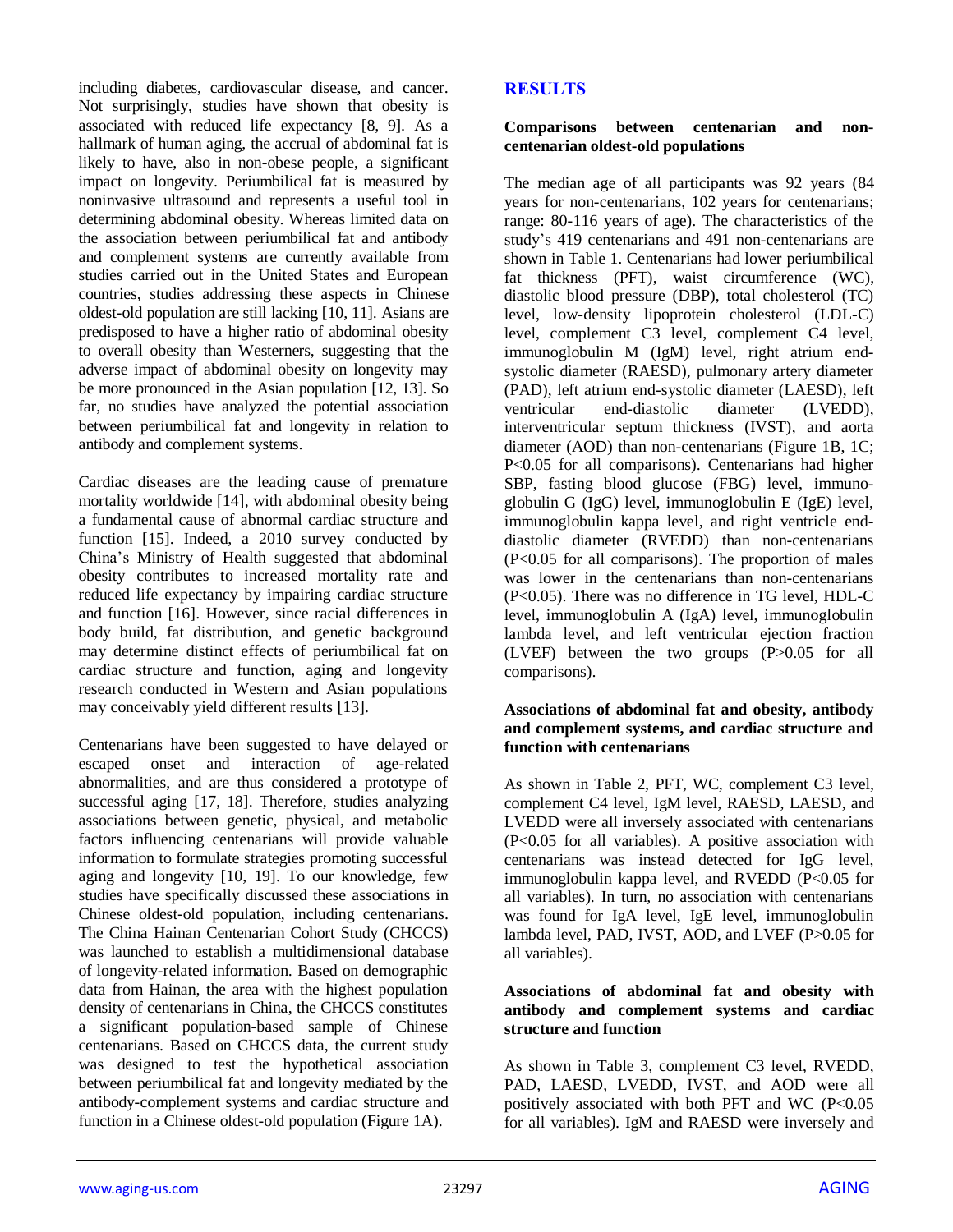

**Figure 1. Comparisons between centenarians and non-centenarians in Chinese oldest-old population.** (**A**) Association network between periumbilical fat and longevity mediated by antibody and complement systems and cardiac structure and function (P<0.05 for all variables). (**B**) Graphic summary of periumbilical fat, complement **C3**, and cardiac structure in centenarians and non-centenarian oldest-old population (P<0.05 for all comparisons). (**C**) Representative ultrasound images of periumbilical fat (top) and cardiac structure (bottom) from a centenarian (**C1** and **C3**) and a non-centenarian oldest-old individual (**C2** and **C4**). Abbreviations: PFT: periumbilical fat thickness; WC: waist circumference; **C3**: complement **C3**; RAESD: right atrium end-systolic diameter; LAESD: left atrium end-systolic diameter; LVEDD: left ventricular end-diastolic diameter.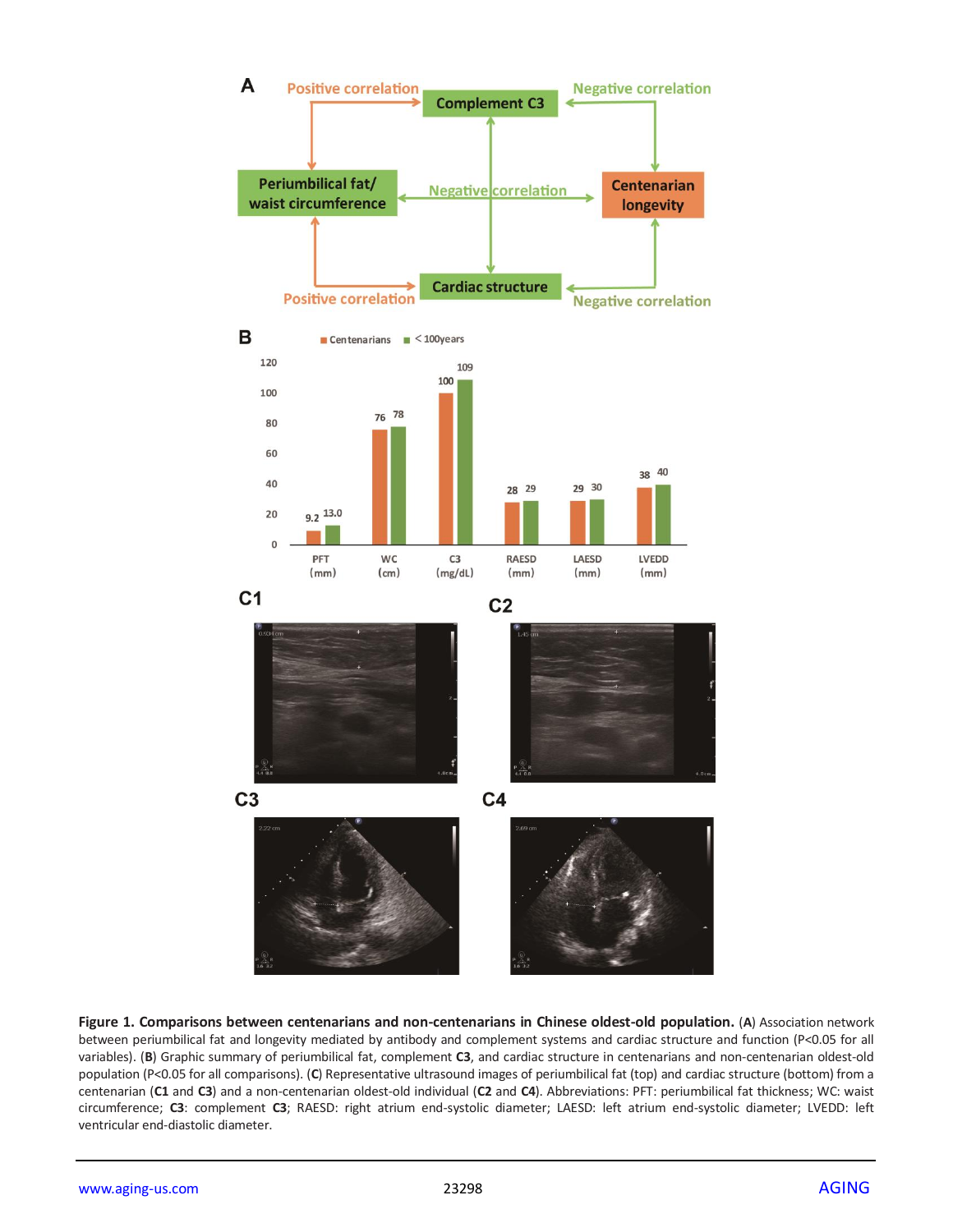#### **Table 1. Characteristics of all oldest old participants.**

| <b>Characteristic</b>                          | Total $(n=910)$     | Centenarians (n=419) | $<$ 100 years (n=491) | $\mathbf{P}$ |
|------------------------------------------------|---------------------|----------------------|-----------------------|--------------|
| Age $(years)^*$                                | 92(84, 102)         | 102(101, 104)        | 84(82, 88)            | < 0.001      |
| Males $(\%)$                                   | 286(31.4)           | 90(21.5)             | 196(39.9)             | < 0.001      |
| Periumbilical fat thickness (cm) <sup>*</sup>  | 1.15(0.76, 1.60)    | 0.92(0.60, 1.40)     | 1.30(0.90, 1.70)      | < 0.001      |
| Waist circumference (cm)*                      | 76(71, 83)          | 76(70, 81)           | 78(72, 86)            | < 0.001      |
| Systolic blood pressure (mmHg)*                | 149(132, 169)       | 151(136, 173)        | 146(130, 165)         | 0.001        |
| Diastolic blood pressure (mmHg)*               | 77(69, 86)          | 76(67, 83)           | 79(71, 89)            | < 0.001      |
| Fasting blood glucose (mmol/L)*                | 4.59(3.97, 5.48)    | 4.89(4.25, 5.72)     | 4.31(3.74, 5.20)      | < 0.001      |
| Triglyceride (mmol/L)*                         | 1.07(0.81, 1.48)    | 1.06(0.81, 1.44)     | 1.07(0.81, 1.51)      | 0.584        |
| Total cholesterol (mmol/L)*                    | 4.75(4.21, 5.51)    | 4.59(4.10, 5.29)     | 4.92(4.34, 5.74)      | < 0.001      |
| Low-density lipoprotein cholesterol (mmol/L)*  | 2.83(2.36, 3.46)    | 2.76(2.32, 3.29)     | 2.94(2.43, 3.60)      | < 0.001      |
| High-density lipoprotein cholesterol (mmol/L)* | 1.39(1.15, 1.69)    | 1.41(1.20, 1.67)     | 1.37(1.13, 1.70)      | 0.186        |
| Complement C3 $(mg/dL)^*$                      | 105(91, 120)        | 100(88, 112)         | 109(95, 127)          | < 0.001      |
| Complement C4 (mg/dL)*                         | 25(20, 31)          | 23(18, 28)           | 27(21, 33)            | < 0.001      |
| Immunoglobulin A $(g/dL)^*$                    | 0.330(0.253, 0.418) | 0.336(0.253, 0.426)  | 0.326(0.252, 0.410)   | 0.580        |
| Immunoglobulin G (g/dL)*                       | 1.540(1.350, 1.760) | 1.570(1.360, 1.820)  | 1.500(1.330, 1.690)   | 0.001        |
| Immunoglobulin M $(g/dL)^*$                    | 0.106(0.075, 0.142) | 0.100(0.072, 0.140)  | 0.109(0.081, 0.146)   | 0.012        |
| Immunoglobulin E (IU/dL)*                      | 0.272(0.091, 0.796) | 0.364(0.110, 0.932)  | 0.222(0.082, 0.644)   | < 0.001      |
| Immunoglobulin kappa $(g/dL)^*$                | 0.400(0.339, 0.462) | 0.418(0.359, 0.484)  | 0.379(0.325, 0.443)   | < 0.001      |
| Immunoglobulin lambda $(g/dL)^*$               | 0.205(0.178, 0.240) | 0.206(0.178, 0.249)  | 0.205(0.178, 0.236)   | 0.242        |
| Right atrium end-systolic diameter (mm)*       | 29(27, 32)          | 28(26, 31)           | 29(27, 32)            | < 0.001      |
| Right ventricle end-diastolic diameter (mm)*   | 28(26, 31)          | 28(26, 31)           | 28(26, 30)            | 0.026        |
| Pulmonary artery diameter (mm)*                | 20(18, 21)          | 19(18, 21)           | 20(18, 21)            | 0.004        |
| Left atrium end-systolic diameter (mm)*        | 30(27, 32)          | 29(26, 32)           | 30(27, 33)            | 0.001        |
| Left ventricular end-diastolic diameter (mm)*  | 39(36, 42)          | 38(35, 41)           | 40(37, 43)            | < 0.001      |
| Interventricular septum thickness (mm)*        | 10(9, 10)           | 9(8, 10)             | 10(9, 11)             | 0.003        |
| Aorta diameter (mm) <sup>*</sup>               | 30(28, 32)          | 30(27, 32)           | 30(28, 33)            | 0.013        |
| Left ventricular ejection fraction $(\%)^*$    | 60(58, 61)          | 60(58, 60)           | 60(58, 62)            | 0.062        |

\*Median (interquartile range).

#### **Table 2. Characteristics associated with centenariansin logistic regression analysis.**

| <b>Characteristic</b>                        | <b>OR(95% CI)</b>    | P       |
|----------------------------------------------|----------------------|---------|
| Periumbilical fat thickness (cm)             | $0.430(0.330-0.560)$ | < 0.001 |
| Waist circumference (cm)                     | 0.965(0.948, 0.982)  | < 0.001 |
| Complement C3 (mg/dL)                        | 0.982(0.974, 0.989)  | < 0.001 |
| Complement C4 (mg/dL)                        | 0.962(0.945, 0.980)  | < 0.001 |
| Immunoglobulin A (mg/dL)                     | 1.000(0.999, 1.001)  | 0.467   |
| Immunoglobulin G (mg/dL)                     | 1.001(1.000, 1.001)  | 0.001   |
| Immunoglobulin $M$ (mg/dL)                   | 0.997(0.995, 1.000)  | 0.032   |
| Immunoglobulin E (IU/dL)                     | 1.000(1.000, 1.000)  | 0.129   |
| Immunoglobulin kappa (mg/dL)                 | 1.004(1.003, 1.006)  | < 0.001 |
| Immunoglobulin lambda (mg/dL)                | 1.002(1.000, 1.005)  | 0.082   |
| Right atrium end-systolic diameter (mm)      | 0.941(0.906, 0.977)  | 0.001   |
| Right ventricle end-diastolic diameter (mm)  | 1.058(1.015, 1.102)  | 0.008   |
| Pulmonary artery diameter (mm)               | 0.957(0.902, 1.015)  | 0.140   |
| Left atrium end-systolic diameter (mm)       | 0.960(0.930, 0.990)  | 0.010   |
| Left ventricular end-diastolic diameter (mm) | 0.893(0.864, 0.923)  | < 0.001 |
| Interventricular septum thickness (mm)       | 0.908(0.821, 1.005)  | 0.061   |
| Aorta diameter (mm)                          | 0.973(0.937, 1.011)  | 0.160   |
| Left ventricular ejection fraction (%)       | 0.980(0.942, 1.019)  | 0.314   |

Abbreviations: OR: odds ratio; 95%CI: 95% confidence interval.

Notes: With adjustment of age, sex, systolic blood pressure, diastolic blood pressure, fasting blood glucose, total cholesterol, triglyceride, high-density lipoprotein cholesterol, and low-density lipoprotein cholesterol.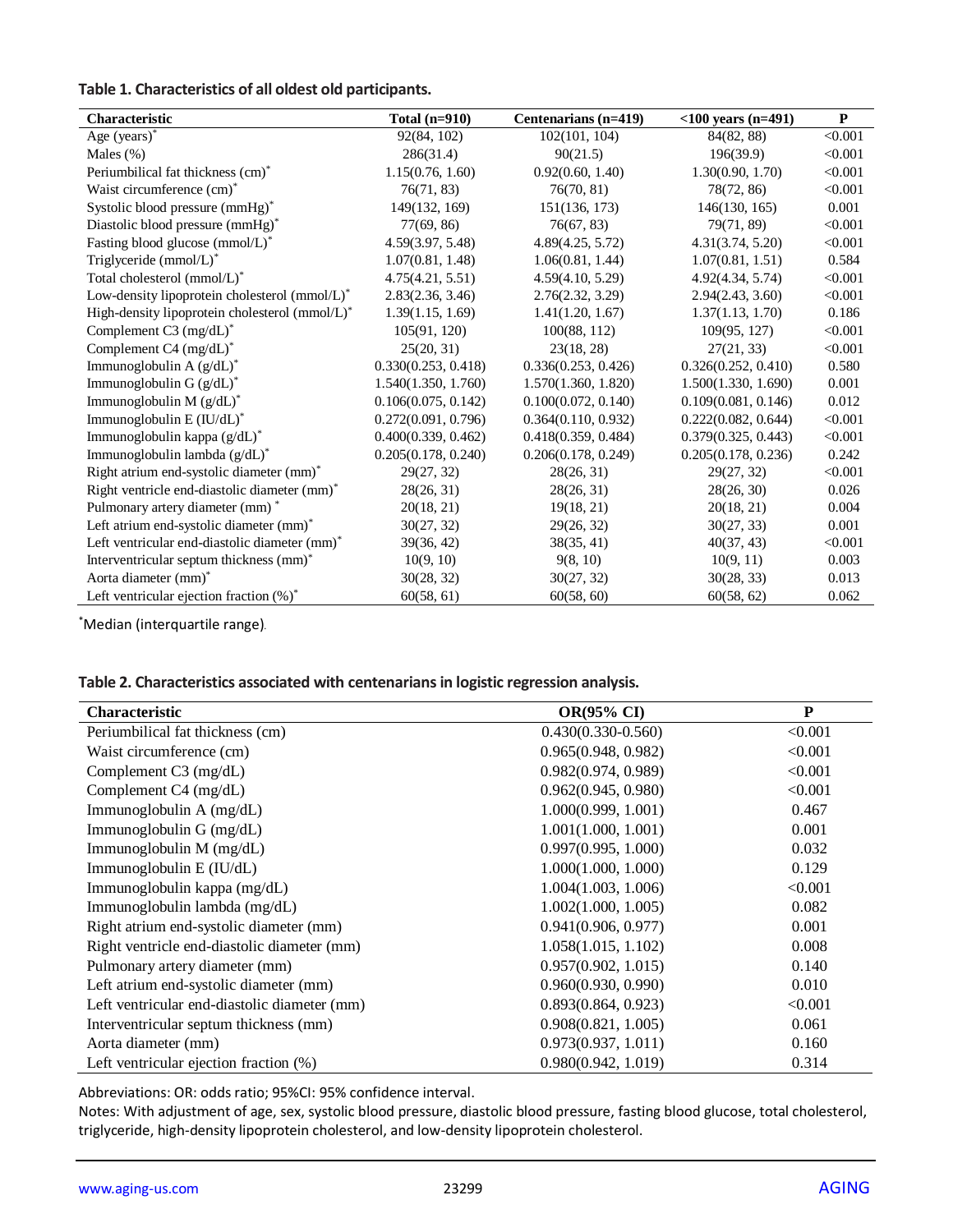|                                                 | <b>Periumbilical fat thickness</b> |         | <b>Waist circumference</b>         |         |  |  |
|-------------------------------------------------|------------------------------------|---------|------------------------------------|---------|--|--|
| <b>Characteristic</b>                           | <b>Standardized</b><br>coefficient | P       | <b>Standardized</b><br>coefficient | P       |  |  |
| Complement C3 (mg/dL)                           | 0.067                              | 0.041   | 0.151                              | < 0.001 |  |  |
| Complement C4 (mg/dL)                           | 0.022                              | 0.512   | 0.048                              | 0.153   |  |  |
| Immunoglobulin A (mg/dL)                        | $-0.047$                           | 0.187   | $-0.029$                           | 0.424   |  |  |
| Immunoglobulin G (mg/dL)                        | $-0.052$                           | 0.146   | $-0.023$                           | 0.511   |  |  |
| Immunoglobulin M (mg/dL)                        | $-0.062$                           | 0.084   | $-0.074$                           | 0.037   |  |  |
| Immunoglobulin E (IU/dL)                        | $-0.021$                           | 0.550   | $-0.026$                           | 0.455   |  |  |
| Immunoglobulin kappa (mg/dL)                    | $-0.056$                           | 0.106   | $-0.036$                           | 0.302   |  |  |
| Immunoglobulin lambda (mg/dL)                   | $-0.032$                           | 0.368   | 0.031                              | 0.391   |  |  |
| Right atrium end-systolic diameter (mm)         | 0.059                              | 0.089   | 0.082                              | 0.017   |  |  |
| Right ventricle end-diastolic diameter<br>(mm)  | 0.156                              | < 0.001 | 0.137                              | < 0.001 |  |  |
| Pulmonary artery diameter (mm)                  | 0.140                              | < 0.001 | 0.096                              | 0.007   |  |  |
| Left atrium end-systolic diameter (mm)          | 0.181                              | < 0.001 | 0.271                              | < 0.001 |  |  |
| Left ventricular end-diastolic diameter<br>(mm) | 0.116                              | < 0.001 | 0.164                              | < 0.001 |  |  |
| Interventricular septum thickness (mm)          | 0.186                              | < 0.001 | 0.140                              | < 0.001 |  |  |
| Aorta diameter (mm)                             | 0.145                              | < 0.001 | 0.138                              | < 0.001 |  |  |
| Left ventricular ejection fraction $(\%)$       | 0.056                              | 0.120   | $-0.019$                           | 0.592   |  |  |
|                                                 |                                    |         |                                    |         |  |  |

**Table 3. Associations of abdominal fat and obesity with antibody and complement systems and cardiac structure and function in linear regression analyses.**

Notes: With adjustment of age, sex, systolic blood pressure, diastolic blood pressure, fasting blood glucose, total cholesterol, triglyceride, high-density lipoprotein cholesterol, and low-density lipoprotein cholesterol.

positively associated, respectively, with WC  $(P<0.05)$ but not PFT (P>0.05). In contrast, no association with either PFT or WC was detected for complement C4 level, IgA level, IgG level, IgE level, immunoglobulin kappa level, immunoglobulin lambda level, and LVEF (P>0.05 for all variables).

#### **Associations between antibody and complement systems and cardiac structure and function**

As shown in Table 4, complement C3 level was inversely associated with RAESD, PAD, and IVST (P<0.05 for all variables). Complement C4 level was inversely associated with PAD (P<0.05). Immunoglobulin kappa level was positively associated with RAESD, LAESD, and LVEF (P<0.05 for all variables). Immunoglobulin lambda level was positively associated with RAESD and LAESD (P<0.05 for both variables). No association with cardiac structure and function was found for IgA, IgG, IgM, and IgE levels (P>0.05 for all variables).

# **DISCUSSION**

We have witnessed over the last decades an alarming increase in abdominal obesity in virtually every country, irrespective of economic status and cultural background [1–4]. Our previous study indicated that abdominal obesity is associated with both arterial stiffness and impaired hemodynamics in Chinese adults [20]. Since abdominal obesity triggers chronic inflammation of adipose tissue and compromises immune function, we speculated that periumbilical fat may adversely influence longevity by altering the expression or the activity of the antibody-complement system. Although a few studies indicated an association between periumbilical fat and changes in antibody and complement profiles in Western populations [10, 11], it has not yet been determined whether such association impacts longevity, in either Western or Asian populations. The current study demonstrated that Chinese centenarians had less periumbilical fat and a weaker complement system compared with non-centenarian oldest-old population. Moreover, periumbilical fat was negatively associated with longevity mediated by complement C3 in the study's total oldest-old population. These data indicate that abdominal obesity is an obstacle to successful aging and longevity in China.

Excess periumbilical fat can trigger innate immunity by producing cytokines that stimulate hepatic production of complement C3, an acute phase protein [21, 22]. Complement C3 is also synthesized by activated adipocytes and macrophages and functions as both a cytokine and an adipokine [23]. Complement C3 and other adipokines may promote insulin resistance (IR) by increasing phosphorylation and proteosomal degradation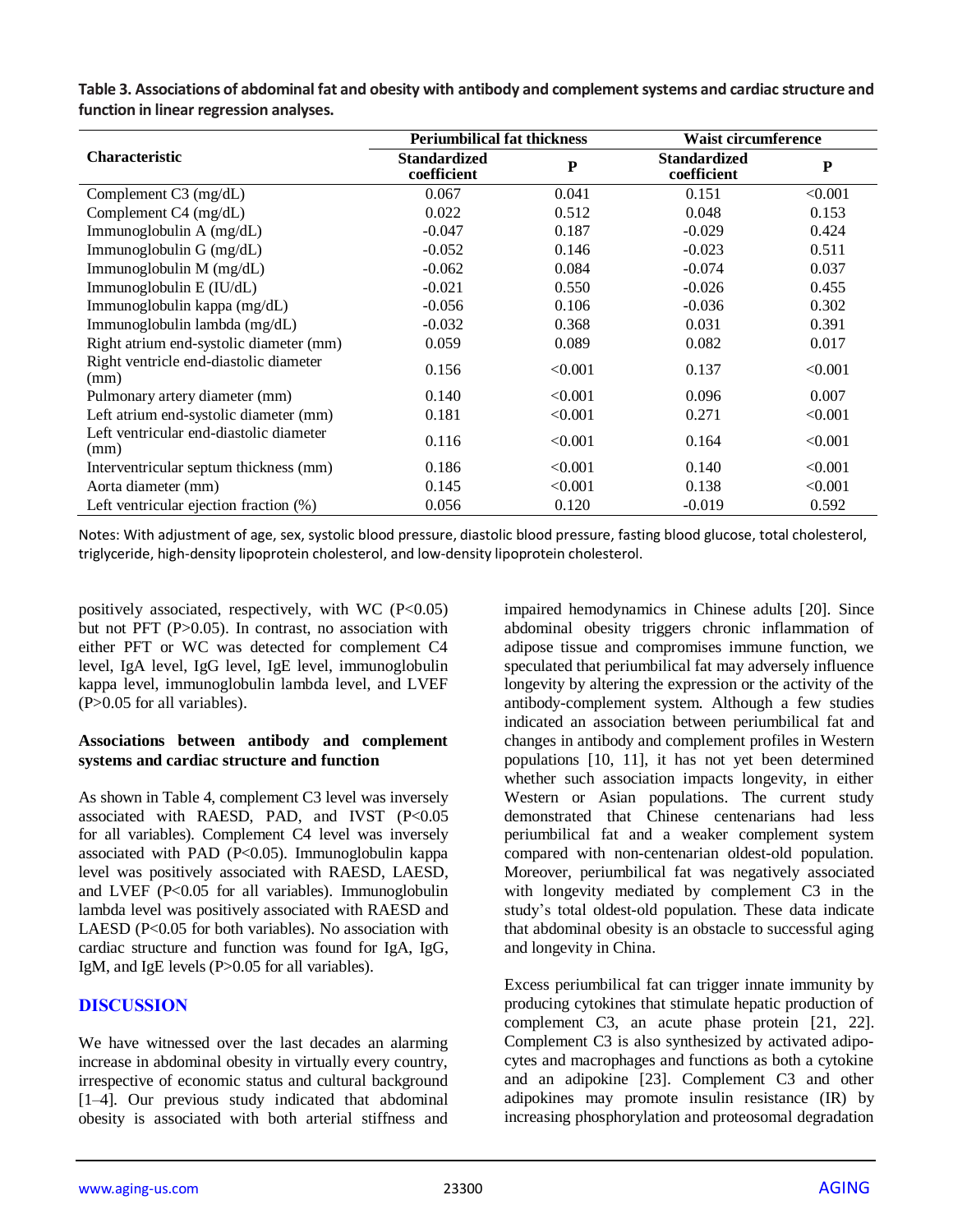| Table 4. Associations of antibody and complement systems with cardiac structure and function in linear regression |  |
|-------------------------------------------------------------------------------------------------------------------|--|
| analyses.                                                                                                         |  |

| Characteristic | systolic diameter<br>(mm)          |       | Right atrium end-Right ventricle end-<br>diastolic diameter<br>(mm) |       | <b>Pulmonary artery</b><br>diameter (mm) |       | Left atrium end-<br>systolic diameter<br>(mm) |       | Left ventricular end-<br>diastolic diameter<br>(mm) |       | <b>Interventricular</b><br>septum thickness<br>(mm) |       | Aorta diameter<br>(mm)      |       | Left ventricular<br>ejection fraction (%) |            |
|----------------|------------------------------------|-------|---------------------------------------------------------------------|-------|------------------------------------------|-------|-----------------------------------------------|-------|-----------------------------------------------------|-------|-----------------------------------------------------|-------|-----------------------------|-------|-------------------------------------------|------------|
|                | <b>Standardized</b><br>coefficient | P     | Standardized<br>coefficient                                         | P     | Standardized<br>coefficient              | P     | <b>Standardized</b><br>coefficient            | P     | Standardized<br>coefficient                         | P     | Standardized<br>coefficient                         | P     | Standardized<br>coefficient | P     | Standardized<br>coefficients              | P<br>value |
| Complement C3  | $-0.087$                           | 0.016 | $-0.032$                                                            | 0.376 | $-0.081$                                 | 0.028 | $-0.059$                                      | 0.098 | $-0.032$                                            | 0.353 | $-0.073$                                            | 0.045 | $-0.038$                    | 0.305 | $-0.065$                                  | 0.086      |
| (mg/dL)        |                                    |       |                                                                     |       |                                          |       |                                               |       |                                                     |       |                                                     |       |                             |       |                                           |            |
| Complement C4  | $-0.040$                           | 0.237 | 0.000                                                               | 0.981 | $-0.077$                                 | 0.028 | $-0.052$                                      | 0.119 | $-0.059$                                            | 0.069 | $-0.032$                                            | 0.361 | $-0.061$                    | 0.078 | $-0.006$                                  | 0.859      |
| (mg/dL)        |                                    |       |                                                                     |       |                                          |       |                                               |       |                                                     |       |                                                     |       |                             |       |                                           |            |
| Immunoglobulin | 0.055                              | 0.090 | $-0.008$                                                            | 0.794 | 0.013                                    | 0.687 | 0.045                                         | 0.155 | 0.000                                               | 0.996 | $-0.042$                                            | 0.196 | 0.016                       | 0.638 | $-0.057$                                  | 0.091      |
| $A$ (mg/dL)    |                                    |       |                                                                     |       |                                          |       |                                               |       |                                                     |       |                                                     |       |                             |       |                                           |            |
| Immunoglobulin | 0.020                              | 0.548 | 0.023                                                               | 0.487 | $-0.012$                                 | 0.729 | 0.040                                         | 0.215 | $-0.022$                                            | 0.472 | 0.003                                               | 0.924 | 0.005                       | 0.877 | $-0.056$                                  | 0.101      |
| $G$ (mg/dL)    |                                    |       |                                                                     |       |                                          |       |                                               |       |                                                     |       |                                                     |       |                             |       |                                           |            |
| Immunoglobulin | 0.025                              | 0.422 | 0.026                                                               | 0.431 | 0.003                                    | 0.929 | 0.052                                         | 0.100 | 0.020                                               | 0.519 | 0.000                                               | 0.997 | $-0.019$                    | 0.570 | $-0.030$                                  | 0.377      |
| $M$ (mg/dL)    |                                    |       |                                                                     |       |                                          |       |                                               |       |                                                     |       |                                                     |       |                             |       |                                           |            |
| Immunoglobulin | 0.005                              | 0.879 | 0.012                                                               | 0.715 | $-0.008$                                 | 0.797 | 0.038                                         | 0.225 | 0.031                                               | 0.306 | $-0.007$                                            | 0.839 | 0.006                       | 0.856 | 0.021                                     | 0.527      |
| $E$ (IU/dL)    |                                    |       |                                                                     |       |                                          |       |                                               |       |                                                     |       |                                                     |       |                             |       |                                           |            |
| Immunoglobulin | 0.077                              | 0.020 | 0.060                                                               | 0.072 | 0.005                                    | 0.872 | 0.094                                         | 0.004 | $-0.005$                                            | 0.875 | 0.038                                               | 0.261 | 0.026                       | 0.451 | $-0.110$                                  | 0.001      |
| kappa (mg/dL)  |                                    |       |                                                                     |       |                                          |       |                                               |       |                                                     |       |                                                     |       |                             |       |                                           |            |
| Immunoglobulin | 0.065                              | 0.043 | 0.027                                                               | 0.412 | $-0.029$                                 | 0.376 | 0.075                                         | 0.018 | $-0.001$                                            | 0.961 | 0.008                                               | 0.819 | $-0.034$                    | 0.297 | $-0.050$                                  | 0.133      |
| lambda (mg/dL) |                                    |       |                                                                     |       |                                          |       |                                               |       |                                                     |       |                                                     |       |                             |       |                                           |            |

Notes: With adjustment of age, sex, waist circumference, systolic blood pressure, diastolic blood pressure, fasting blood glucose, total cholesterol, triglyceride, high-density lipoprotein cholesterol, and low-density lipoprotein cholesterol.

of insulin receptor substrates or by disturbing insulin receptor-substrate interaction [24]. As the main degradation product and active fragment of C3, acylation stimulating protein (ASP, C3a desArg) has insulin-like properties and favors lipid synthesis in adipocytes [25]. In the same way that IR determines increased insulin secretion, an increase in ASP precursor (C3) levels may be triggered by ASP resistance [26]. Since ASP is a potent stimulator of lipogenesis in adipocytes, increased complement C3 levels have the potential to disturb lipid metabolism and aggravate abdominal obesity [27]. Therefore, periumbilical fat may be partly responsible for increased mortality rate and reduced life expectancy mediated by complement C3 [28].

Substantial evidence indicates that metabolically abnormal obesity is associated with increased cardiovascular morbidity and mortality rates. Specifically, it has been proposed that abdominal obesity rather than overall obesity is linked to abnormal cardiac structure and function [29, 30]. Accordingly, a number of studies have confirmed the deleterious impact of obesity on life expectancy and longevity [9]. Still, scarce studies have been dedicated to analyzing the association between periumbilical fat and cardiac structure, and it remains unclear whether cardiac structure could mediate the association of periumbilical fat and longevity in either Western or Chinese oldest-old populations [13]. The current study showed that Chinese centenarians had less periumbilical fat and smaller cardiac structure compared with non-centenarian oldest-old population. In turn,

periumbilical fat was negatively associated with longevity mediated by cardiac structure in the study's total oldest-old population. There are several reasons why periumbilical fat might affect cardiac structure and reduce life expectancy. They include cardiac effects related to IR, which can be partly driven by periumbilical fat via increased fatty acid secretion, decreased adiponectin secretion, and promoted hyperinsulinemia development [31]. In turn, cardiac effects of hyperinsulinemia, including myocardial hypertrophy, can result among other factors from disturbed electrolyte balance, oxidative stress, enhanced sympathetic tone, and dysfunction of the renin-angiotensin-aldosterone system [32]. Excess periumbilical fat may also contribute to the development of an abnormal cardiac structure by releasing proinflammatory cytokines. These effects may be further compounded by genetic and epigenetic associations between periumbilical fat and cardiac structure [33].

The effects of immune activation on cardiac structure are time-dependent. After an acute injury event, like myocardial infarction, the innate immune system is activated as a prerequisite for adequate healing [34]. However, long-term innate immune activation is detrimental, resulting in adverse cardiac remodeling and structural and functional compromise of the organ [35]. C3 seems to be not only a good indicator of overall complement activation but may also be of pathophysiological relevance in the cardiovascular system. Experimental evidence from animal studies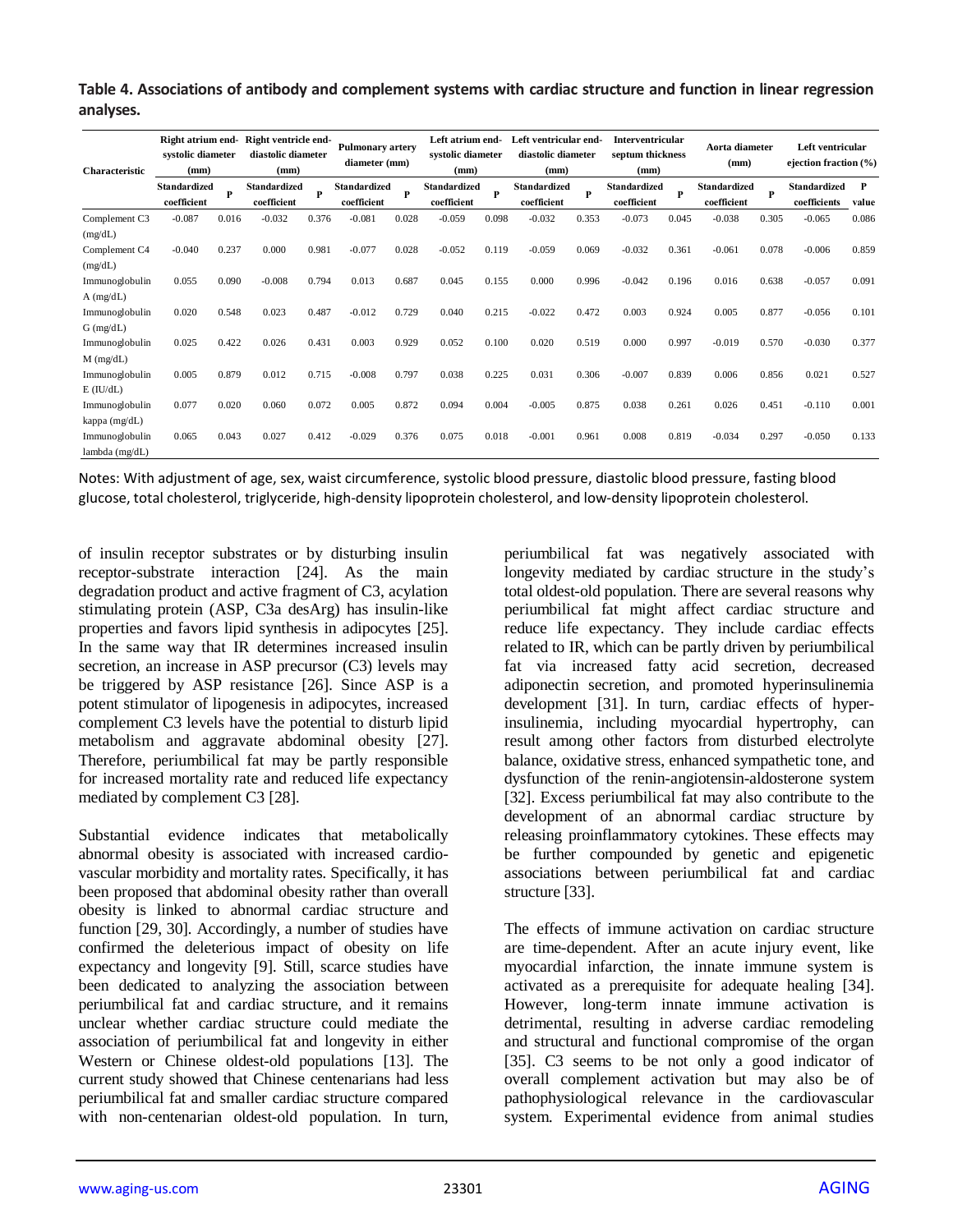suggests that complement activation is mechanistically involved in adverse cardiac healing and remodeling [36]. For instance, it was shown that elevated C3 levels lead to abnormal left ventricular structure and contractile failure in isolated guinea pig hearts [37]. C3 is an effector protein that can efficiently attract inflammatory cells and directly destroy cells by the complement membrane attack complex. To our knowledge, this is the first study detecting an inverse association between complement C3 and cardiac structure in Chinese oldestold population, including centenarians.

# **CONCLUSIONS**

Based on CHCCS data, the current study demonstrated a complex association network between periumbilical fat and longevity mediated by complement C3 and cardiac structure in Chinese oldest-old population, including centenarians. By highlighting the associations of both complement C3 and cardiac structure with centenarian status, our study suggests that preventing abdominal obesity represents a key strategy to promote successful aging. Nevertheless, molecular studies are required to explore the specific mechanisms underlying the associations identified in the current study.

# **MATERIALS AND METHODS**

#### **Study population**

The population-based CHCCS was carried out in 18 cities and counties of Hainan Province, China. It started in July 2014 and ended in December 2016, and its cohort profile has been described previously [38]. There were 910 oldest-old participants (at least 80 years of age) identified from the National Civil Registry from Hainan Civil Affairs Bureau. Age was ascertained from national identification cards. The current study was carried out after approval of the Ethics Committee of Hainan Hospital of Chinese People's Liberation Army General Hospital (Sanya, Hainan; Number: 301hn11201601). All participants provided written informed consent prior to the start of the study.

### **Standard procedures**

Based on a standardized protocol, face interviews, physical examinations, and blood analyses were administered by a well-trained research team from the Chinese People's Liberation Army General Hospital using a home-visiting model. This interdisciplinary research team included internists, geriatricians, cardiologists, endocrinologists, nephrologists, and nurses. Based on the recommendations of the World Health Organization, waist circumference (WC) was measured in standing subjects using a flexible tape, midway between the lowest rib and the iliac crest. Blood pressure was measured on the participants' right arms with a calibrated desktop sphygmomanometer (Yuwell medical equipment and supply Co., Ltd., Jiangsu, China). Appropriate cuff sizes were determined based on arm circumference. Participants sat in a chair for five minutes with their feet on the floor and the right arm supported at heart level. Systolic blood pressure (SBP) and diastolic blood pressure (DBP) were recorded at the first and fifth Korotkoff sounds, respectively, and reported as the average of two separate measurements at an interval of more than one minute.

Samples of venous blood were routinely drawn by venipuncture, stored at 4° C, and delivered within four hours to the central laboratory at the Department of Biochemistry, Hainan Hospital of Chinese People's Liberation Army General Hospital. Serum levels of immunoglobulins and complement components were measured with a fully automatic protein analyzer (BNII; Siemens AG, Munich, Germany). Serum levels of triglyceride (TG), total cholesterol (TC), high-density lipoprotein cholesterol (HDL-C), and fasting blood glucose (FBG) were measured by enzymatic assays (Roche Products Ltd, Basel, Switzerland) using a biochemical autoanalyzer (Cobas c702; Roche Products Ltd), with low-density lipoprotein cholesterol (LDL-C) calculated by the Friedewald equation. Qualified technicians who performed laboratory analyses were blinded to clinical data.

### **Ultrasound examinations**

A portable ultrasound machine (Philips CX50, Philips Medical Systems, Andover, MA, USA) was used to measure periumbilical fat thickness (PFT) and parameters of cardiac structure and function by experienced radiologists who were unaware of clinical and laboratory data. All participants were placed in a supine position and the abdomen was scanned using a 3-12 MHz linear array ultrasound transducer (L12-3; Phillips). Cardiac ultrasound was performed using a 1-5 MHz cardiac transducer (S5-1; Phillips).

### **Statistical analyses**

Continuous variables were described using means with standard deviations for data with normal distribution, and medians with interquartile ranges for data with skewed distribution. Categorical variables were described as numbers and percentages. Comparisons between groups were made using Student's *t*-test for continuous variables with normal distribution, Mann– Whitney *U* test for continuous variables with skewed distribution, and  $\chi^2$  test for categorical variables. Logistic regression was performed with centenarians as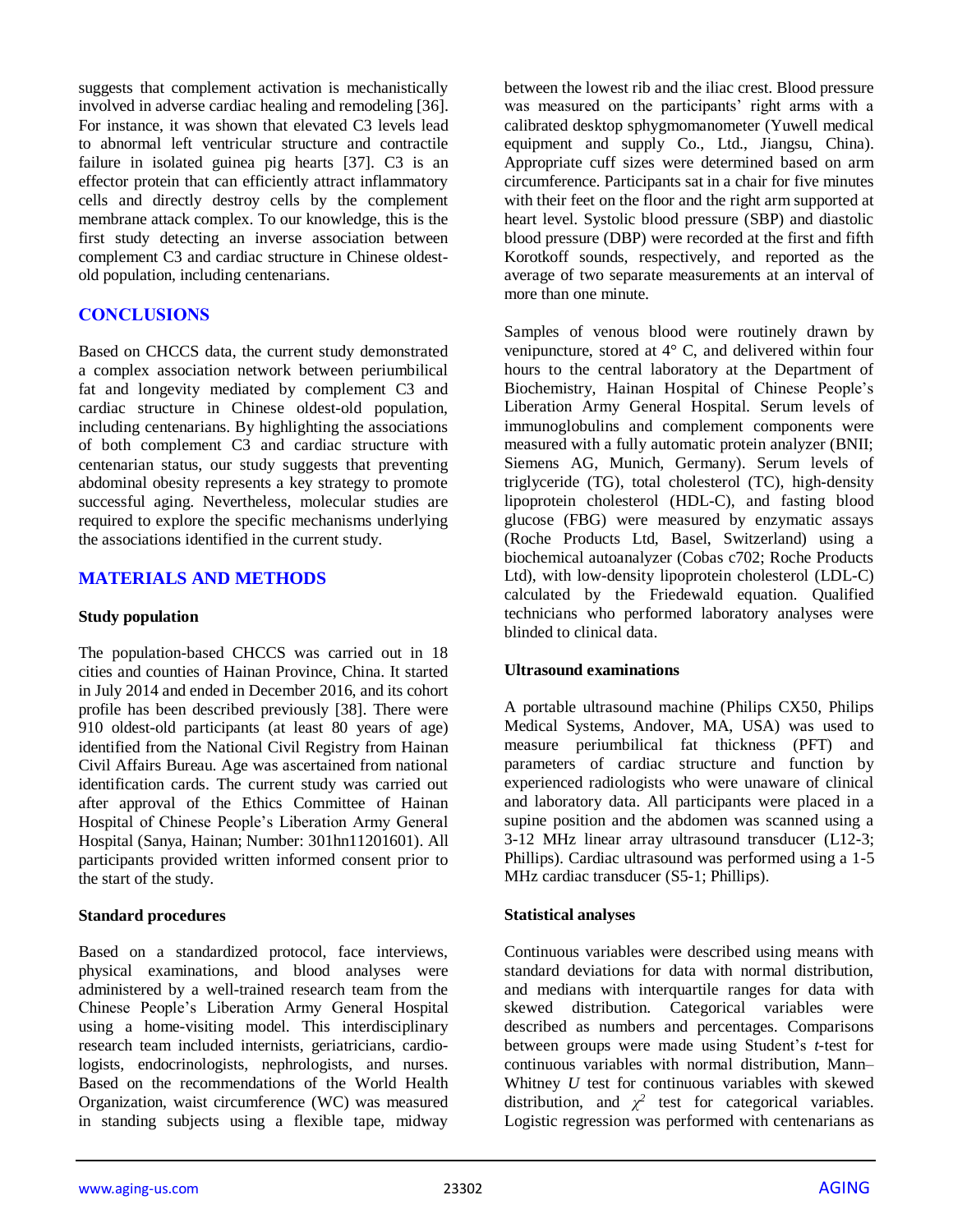dependent variable, adjusting for age, sex, SBP, DBP, FBG, TC, TG, HDL-C, and LDL-C. PFT, WC, and parameters of cardiac structure were logarithmically transformed to meet the multinormality assumption. Linear regression was performed with PFT, WC, and parameters of cardiac structure as dependent variables, adjusting for age, sex, SBP, DBP, FBG, TC, TG, HDL-C, and LDL-C. Age and sex are demographic characteristics, whereas SBP, DBP, FBG, TC, TG, HDL-C, and LDL-C are generally believed to be related to PFT, WC, and risk factors for cardiac structure. Statistical analyses were made with SPSS version 17 (IBM Corporation, Armonk, NY, USA) at the significance level of P<0.05 for two-sided tests.

## **Abbreviations**

AOD: aorta diameter; CHCCS: China Hainan Centenarian Cohort Study; FBG: fasting blood glucose; LAESD: left atrium end systolic diameter; LVEDD: left ventricular end diastolic diameter; IVST: interventricular septum thickness; PAD: pulmonary artery diameter; PFT: periumbilical fat thickness; RAESD: right atrium end systolic diameter; WC: waist circumference.

# **AUTHOR CONTRIBUTIONS**

SF, YY and YZ participated in the study design, data analysis and manuscript draft. SW, JD and FL helped with data acquirement and interpretation. JD, FL and YZ helped with manuscript revision. All authors read and approved the final manuscript.

# **ACKNOWLEDGMENTS**

We are grateful to all the staff of the CHCCS for their continued cooperation and field work contributions.

# **CONFLICTS OF INTEREST**

The authors have no conflicts of interest to declare.

### **FUNDING**

This work was supported by grants from the National Natural Science Foundation of China (81900357, 82001476, 81903392, 81941021), the Military Medical Science and Technology Youth Incubation Program (20QNPY110), the National Key R&D Program of China (2016YFC0105006, 2018YFC2000400), the National S&T Resource Sharing service platform Project of China (YCZYPT[2018]07), the General Hospital of PLA Medical Big Data R&D Project (MBD2018030), the China Postdoctoral Science Foundation funded project (2019M650359), the National Geriatric Disease Clinical Medicine Research Center Project (NCRCG-

PLAGH-2017-014), the Central Health Care Scientific Research Project (W2017BJ12), the Hainan Medical and Health Research Project (16A200057), the Sanya Medical and Health Science and Technology Innovation Project (2016YW21, 2017YW22, 2018YW11), the Military Medicine Youth Program of Chinese PLA General Hospital (QNF19069) and the Clinical Scientific Research Supporting Fund of Chinese PLA General Hospital (2017FC-CXYY-3009). The sponsors had no roles in the design, conduct, interpretation, review, approval or control of this article.

## **REFERENCES**

- 1. Ward ZJ, Bleich SN, Cradock AL, Barrett JL, Giles CM, Flax C, Long MW, Gortmaker SL. Projected U.S. Statelevel prevalence of adult obesity and severe obesity. N Engl J Med. 2019; 381:2440–50. <https://doi.org/10.1056/NEJMsa1909301> PMI[D:31851800](https://pubmed.ncbi.nlm.nih.gov/31851800)
- 2. Ogden CL, Carroll MD, Kit BK, Flegal KM. Prevalence of childhood and adult obesity in the United States, 2011- 2012. JAMA. 2014; 311:806–14. <https://doi.org/10.1001/jama.2014.732> PMI[D:24570244](https://pubmed.ncbi.nlm.nih.gov/24570244)
- 3. Swinburn BA, Kraak VI, Allender S, Atkins VJ, Baker PI, Bogard JR, Brinsden H, Calvillo A, De Schutter O, Devarajan R, Ezzati M, Friel S, Goenka S, et al. The global syndemic of obesity, undernutrition, and climate change: the lancet commission report. Lancet. 2019; 393:791–846. [https://doi.org/10.1016/S0140-6736\(18\)32822-8](https://doi.org/10.1016/S0140-6736(18)32822-8) PMI[D:30700377](https://pubmed.ncbi.nlm.nih.gov/30700377)
- 4. Afshin A, Forouzanfar MH, Reitsma MB, Sur P, Estep K, Lee A, Marczak L, Mokdad AH, Moradi-Lakeh M, Naghavi M, Salama JS, Vos T, Abate KH, et al, and GBD 2015 Obesity Collaborators. Health effects of overweight and obesity in 195 countries over 25 years. N Engl J Med. 2017; 377:13–27. <https://doi.org/10.1056/NEJMoa1614362> PMI[D:28604169](https://pubmed.ncbi.nlm.nih.gov/28604169)
- 5. Fu S, Luo L, Ye P, Liu Y, Zhu B, Bai Y, Bai J. The abilities of new anthropometric indices in identifying cardiometabolic abnormalities, and influence of residence area and lifestyle on these anthropometric indices in a Chinese community-dwelling population. Clin Interv Aging. 2014; 9:179–89.

<https://doi.org/10.2147/CIA.S54240> PMI[D:24477219](https://pubmed.ncbi.nlm.nih.gov/24477219)

6. Gabrielsson BG, Johansson JM, Lönn M, Jernås M, Olbers T, Peltonen M, Larsson I, Lönn L, Sjöström L, Carlsson B, Carlsson LM. High expression of complement components in omental adipose tissue in obese men. Obes Res. 2003; 11:699–708. <https://doi.org/10.1038/oby.2003.100> PMI[D:12805391](https://pubmed.ncbi.nlm.nih.gov/12805391)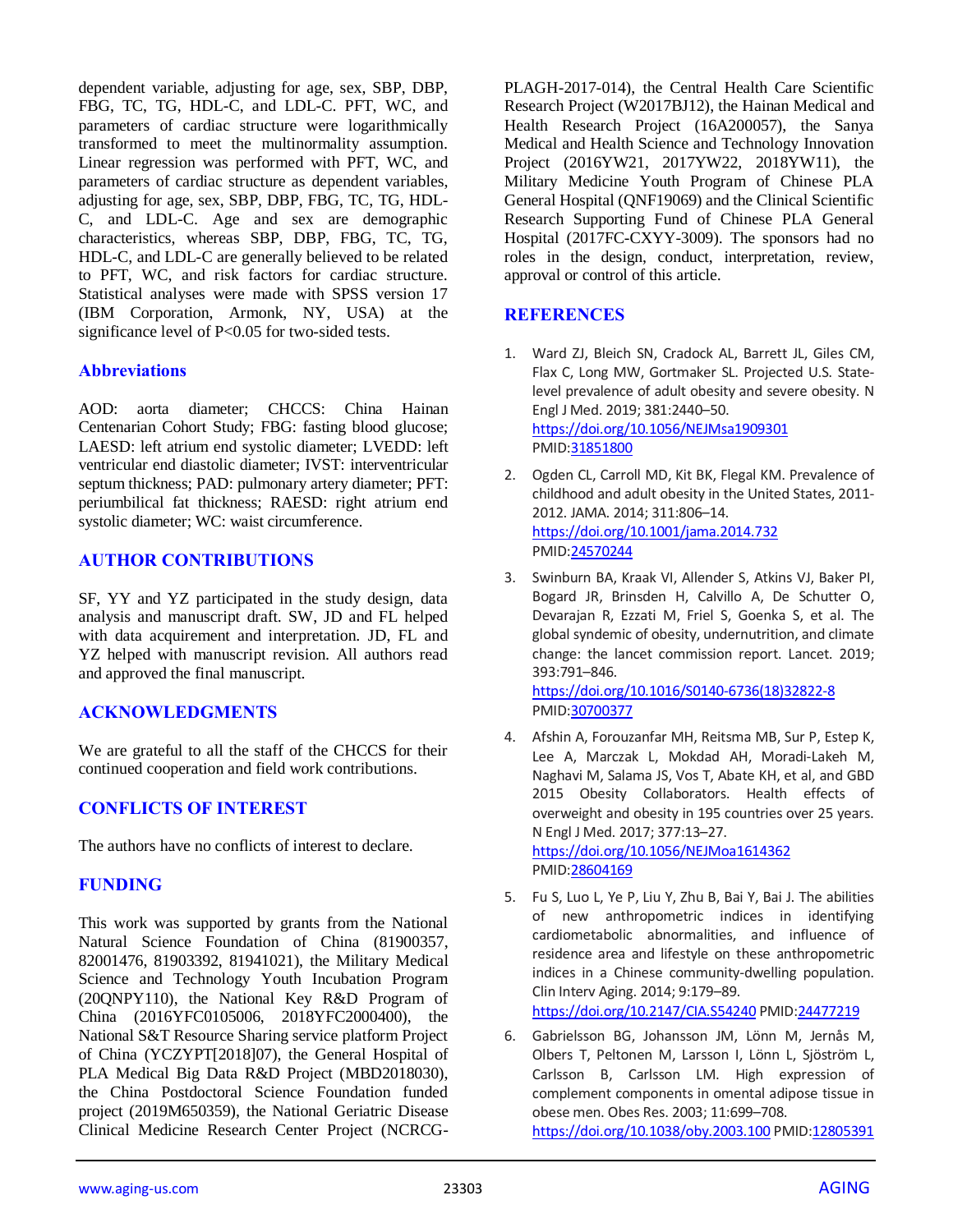7. Hernández-Mijares A, Jarabo-Bueno MM, López-Ruiz A, Solá-Izquierdo E, Morillas-Ariño C, Martínez-Triguero ML. Levels of C3 in patients with severe, morbid and extreme obesity: its relationship to insulin resistance and different cardiovascular risk factors. Int J Obes (Lond). 2007; 31:927–32. <https://doi.org/10.1038/sj.ijo.0803543>

PMID[:17264851](https://pubmed.ncbi.nlm.nih.gov/17264851)

- 8. Drenick EJ, Bale GS, Seltzer F, Johnson DG. Excessive mortality and causes of death in morbidly obese men. JAMA. 1980; 243:443–45. PMID[:7351764](https://pubmed.ncbi.nlm.nih.gov/7351764)
- 9. Grover SA, Kaouache M, Rempel P, Joseph L, Dawes M, Lau DC, Lowensteyn I. Years of life lost and healthy lifeyears lost from diabetes and cardiovascular disease in overweight and obese people: a modelling study. Lancet Diabetes Endocrinol. 2015; 3:114–22. [https://doi.org/10.1016/S2213-8587\(14\)70229-3](https://doi.org/10.1016/S2213-8587(14)70229-3) PMID[:25483220](https://pubmed.ncbi.nlm.nih.gov/25483220)
- 10. Nilsson B, Hamad OA, Ahlström H, Kullberg J, Johansson L, Lindhagen L, Haenni A, Ekdahl KN, Lind L. C3 and C4 are strongly related to adipose tissue variables and cardiovascular risk factors. Eur J Clin Invest. 2014; 44:587–96. <https://doi.org/10.1111/eci.12275> PMID[:24754458](https://pubmed.ncbi.nlm.nih.gov/24754458)
- 11. Karkhaneh M, Qorbani M, Mohajeri-Tehrani MR, Hoseini S. Association of serum complement C3 with metabolic syndrome components in normal weight obese women. J Diabetes Metab Disord. 2017; 16:49. <https://doi.org/10.1186/s40200-017-0330-6> PMID[:29299442](https://pubmed.ncbi.nlm.nih.gov/29299442)
- 12. Kagawa M, Kerr D, Uchida H, Binns CW. Differences in the relationship between BMI and percentage body fat between Japanese and Australian-caucasian young men. Br J Nutr. 2006; 95:1002–07. <https://doi.org/10.1079/bjn20061745> PMID[:16611393](https://pubmed.ncbi.nlm.nih.gov/16611393)
- 13. Deurenberg-Yap M, Schmidt G, van Staveren WA, Deurenberg P. The paradox of low body mass index and high body fat percentage among Chinese, Malays and Indians in Singapore. Int J Obes Relat Metab Disord. 2000; 24:1011–17.

<https://doi.org/10.1038/sj.ijo.0801353> PMID[:10951540](https://pubmed.ncbi.nlm.nih.gov/10951540)

- 14. Hu Y, Zong G, Liu G, Wang M, Rosner B, Pan A, Willett WC, Manson JE, Hu FB, Sun Q. Smoking cessation, weight change, type 2 diabetes, and mortality. N Engl J Med. 2018; 379:623–32. <https://doi.org/10.1056/NEJMoa1803626> PMID[:30110591](https://pubmed.ncbi.nlm.nih.gov/30110591)
- 15. Fox CS, Massaro JM, Hoffmann U, Pou KM, Maurovich-Horvat P, Liu CY, Vasan RS, Murabito JM, Meigs JB, Cupples LA, D'Agostino RB Sr, O'Donnell CJ. Abdominal visceral and subcutaneous adipose tissue

compartments: association with metabolic risk factors in the framingham heart study. Circulation. 2007; 116:39–48.

<https://doi.org/10.1161/CIRCULATIONAHA.106.675355> PMI[D:17576866](https://pubmed.ncbi.nlm.nih.gov/17576866)

- 16. Ministry of Health of the People's Republic of China. China Health Statistical Yearbook 2010. Beijing: Peking Union Medical College Press; 2010. Chinese.
- 17. Ismail K, Nussbaum L, Sebastiani P, Andersen S, Perls T, Barzilai N, Milman S. Compression of morbidity is observed across cohorts with exceptional longevity. J Am Geriatr Soc. 2016; 64:1583–91. <https://doi.org/10.1111/jgs.14222> PMI[D:27377170](https://pubmed.ncbi.nlm.nih.gov/27377170)
- 18. Jopp DS, Park MK, Lehrfeld J, Paggi ME. Physical, cognitive, social and mental health in nearcentenarians and centenarians living in New York city: findings from the fordham centenarian study. BMC Geriatr. 2016; 16:1. <https://doi.org/10.1186/s12877-015-0167-0>

PMI[D:26729190](https://pubmed.ncbi.nlm.nih.gov/26729190)

- 19. Forouhi NG, Sattar N. CVD risk factors and ethnicity—a homogeneous relationship? Atheroscler Suppl. 2006; 7:11–19. [https://doi.org/10.1016/j.atherosclerosissup.2006.01.0](https://doi.org/10.1016/j.atherosclerosissup.2006.01.003) [03](https://doi.org/10.1016/j.atherosclerosissup.2006.01.003) PMI[D:16500156](https://pubmed.ncbi.nlm.nih.gov/16500156)
- 20. Fu S, Luo L, Ye P, Liu Y, Zhu B, Zheng J, Bai Y, Bai J. Overall and abdominal obesity indicators had different association with central arterial stiffness and hemodynamics independent of age, sex, blood pressure, glucose, and lipids in Chinese communitydwelling adults. Clin Interv Aging. 2013; 8:1579–84. <https://doi.org/10.2147/CIA.S54352> PMI[D:24348027](https://pubmed.ncbi.nlm.nih.gov/24348027)
- 21. Hotamisligil GS. Inflammation and metabolic disorders. Nature. 2006; 444:860–67. <https://doi.org/10.1038/nature05485> PMI[D:17167474](https://pubmed.ncbi.nlm.nih.gov/17167474)
- 22. Muscari A, Antonelli S, Bianchi G, Cavrini G, Dapporto S, Ligabue A, Ludovico C, Magalotti D, Poggiopollini G, Zoli M, and Pianoro Study Group. Serum C3 is a stronger inflammatory marker of insulin resistance than creactive protein, leukocyte count, and erythrocyte sedimentation rate: comparison study in an elderly population. Diabetes Care. 2007; 30:2362–68. <https://doi.org/10.2337/dc07-0637> PMI[D:17595349](https://pubmed.ncbi.nlm.nih.gov/17595349)
- 23. Baumann H, Gauldie J. The acute phase response. Immunol Today. 1994; 15:74–80. [https://doi.org/10.1016/0167-5699\(94\)90137-6](https://doi.org/10.1016/0167-5699(94)90137-6) PMI[D:7512342](https://pubmed.ncbi.nlm.nih.gov/7512342)
- 24. Marette A. Mediators of cytokine-induced insulin resistance in obesity and other inflammatory settings. Curr Opin Clin Nutr Metab Care. 2002; 5:377–83. <https://doi.org/10.1097/00075197-200207000-00005> PMI[D:12107372](https://pubmed.ncbi.nlm.nih.gov/12107372)